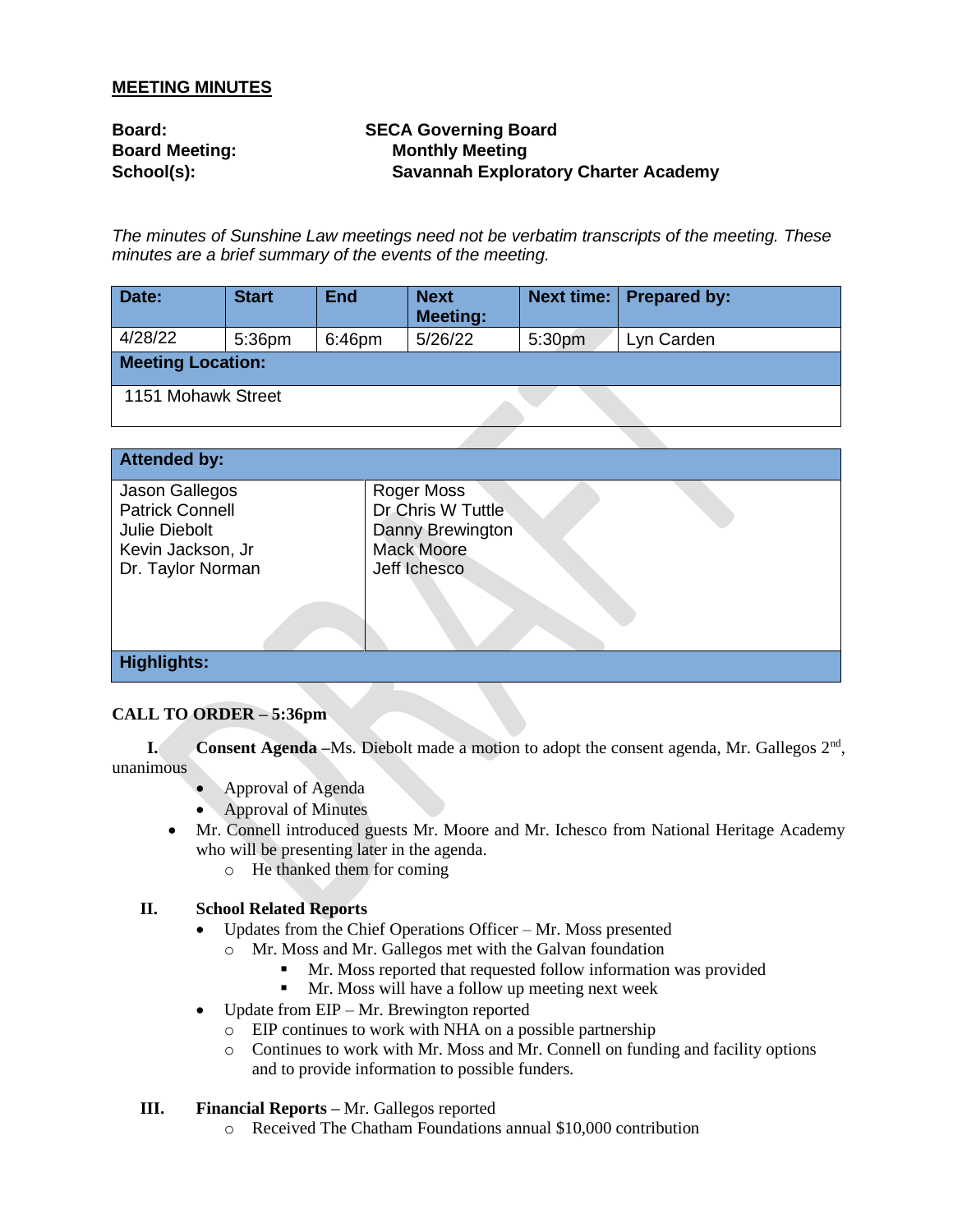- o He has filed an extension for 990
- o He is looking at accounting firms to compile the 990
- o Spoke with Queensborough regarding line of credit
- o Received an interview inquire from the newspaper

### **IV. Committee Updates**

- Facilities Mr. Connell reported
	- i. He outlined to the 2 pathways forward with the movie theater as the site
	- ii. Spoke with City of Savannah informal site process call
	- iii. He explained the current theatre plan is to create an addition on the movie theater site rather than building up, building out because it is the most cost effective.
	- iv. He notified the board that NHA had a refundable \$15,000 that most be dealt with by May 15<sup>th</sup> or NHA will need to pay an additional \$100,000
	- v. Mr. Connell acknowledged that some decisions regarding moving ahead were with the authorizer and NHA

### **V. Old Business**

• Authorizer update – Mr. Brewington confirmed that the SCSC had an understanding of the deferral and the plan ahead for SECA

### **VI. New Business**

- NHA Presentation Mr. Moore presented
	- i. The land is critical path and we are focus on that
	- ii. Our objective tonight to help the board understand who NHA is and for us to better under board and a possible alignment
	- iii. Walked through the presented document
	- iv. Mr. Connell asked each board member to review from their expertise and provide input
	- v. They discussed the two different academic models
	- vi. Discussed NHA history
	- vii. Discussed other schools they serve
	- viii. Discussed accountability
	- ix. Reviewed the 4 pillars of NHA
	- x. Mr. Moss encouraged the board to visit Atlanta Heights
	- xi. Reviewed school operations
	- xii. Reviewed education framework
	- xiii. Discussed a typical school day
	- xiv. Mr. Moss provided feedback on teacher's comments from Atlanta Heights
	- xv. Discussed teaching strategies
	- xvi. Reviewed some of the curricular tools that are being used by NHA
	- xvii. Discussed evaluations
	- xviii. They discussed data use
	- xix. Discussed exceptional students
	- xx. Discussed safety & security
	- xxi. Discussed MyNHA
	- xxii. Discussed NHA operating models

1. Mr. Connell updated board on the negotiations with the SCSC

- xxiii. The board asked questions
	- 1. Previous NHA school failures
	- 2. Class size
	- 3. Discussed the sweep model
	- 4. Discussed benefits
	- 5. Discussed funding options
	- 6. Line of credit
	- 7. Payables